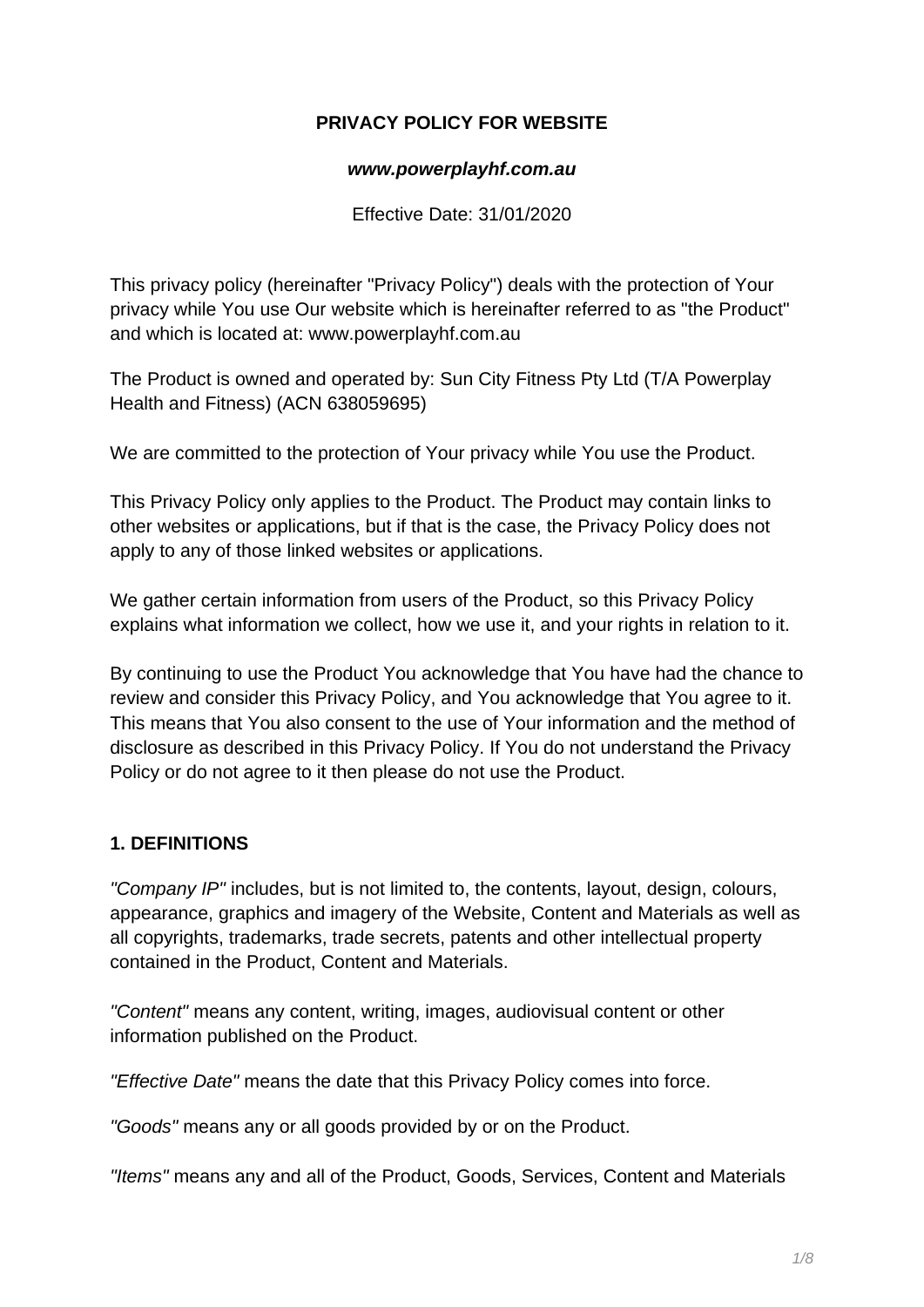collectively.

"Materials" means any materials, information or documentation that We may provide to You in connection with Your use of the Goods or Services or Product including documentation, data, information developed by Us or owned by Us, and other materials which may assist in Your use of the Goods or Services or Product.

"Parties" means both You (the user of the Product) and Us (the owner of the Product) collectively.

"Personal Information" means information that we obtain from You in connection with Your use of the Product.

"Privacy Policy" means this privacy policy.

"Product" means the website including all pages, all sub pages, all blogs, all forums, all other connected pages and all other connected internet content whatsoever, the home page or main page of which is located at: www.powerplayhf.com.au

"Services" means any or all services provided by or on the Product.

"Third Party Links" means links or references to websites other than the Website, to content other than the Content or to materials other than the Materials, none of which are controlled by Us.

"Us", "We", "Our", "the Company" or "the Owner" refers to Sun City Fitness Pty Ltd (T/A Powerplay Health and Fitness)

"Us", "We", "Our", "the Company" or "the Owner" also includes any employees, affiliates, agents or other representatives of Sun City Fitness Pty Ltd (T/A Powerplay Health and Fitness)

"You" or "Your" refers to the user of the Website.

"Your Content" means any Content posted to or added to the Website, Content or Materials by You or by somebody authorised by You or doing so on Your behalf.

### **2. INTERPRETATION**

a. In this Privacy Policy, unless the context otherwise requires, the following rules of interpretation shall apply:

I. Words referring to one gender include every other gender.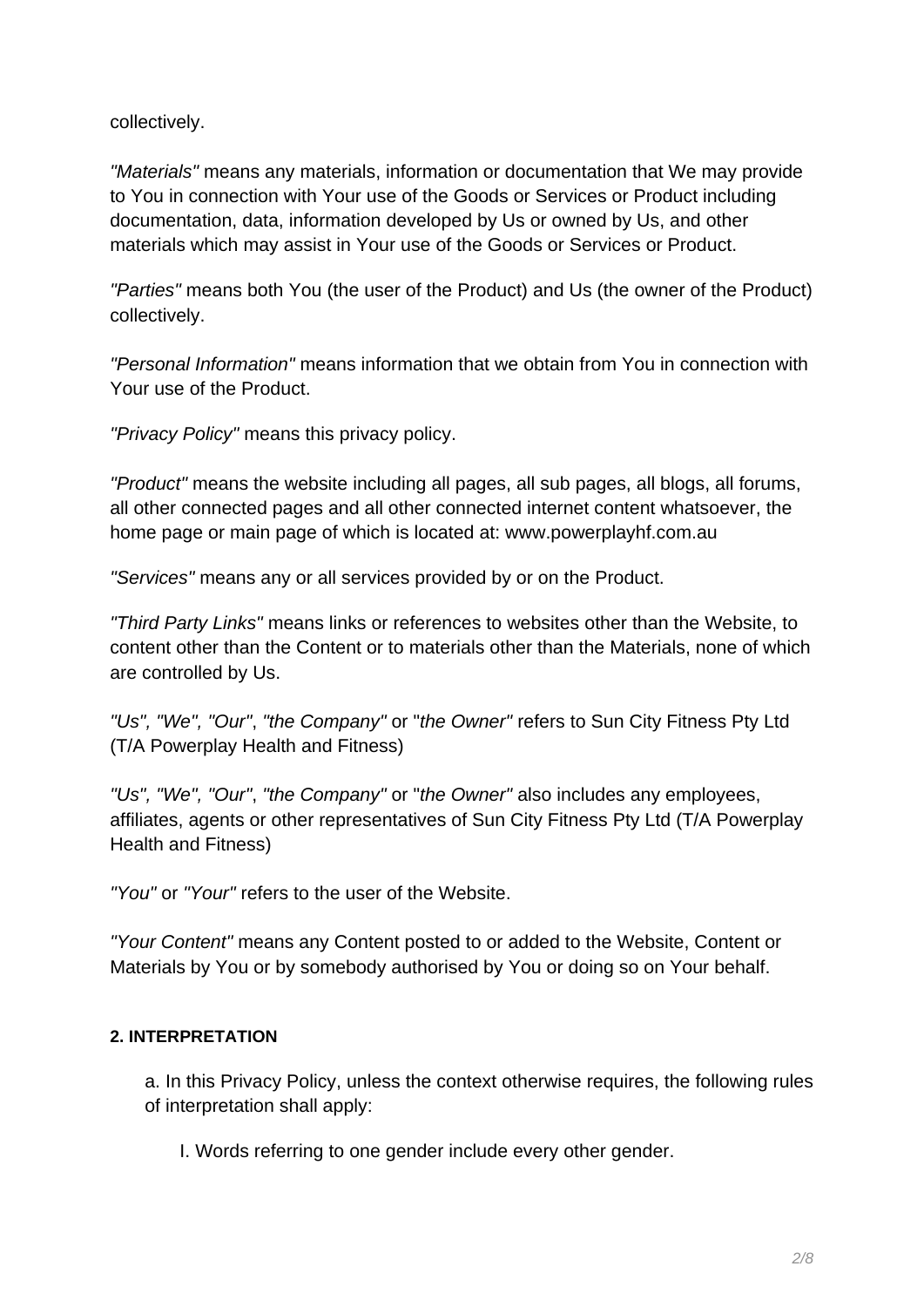II. Words referring to a singular number include the plural, and words referring to a plural include the singular.

III. Words referring to a person or persons include companies, firms, corporations, organisations and vice versa.

IV. Headings and titles are included in this Privacy Policy for convenience only and shall not affect the interpretation of this Privacy Policy.

V. Each Party must, at its own expense, take all reasonable steps and do all that is reasonably necessary to give full effect to this Privacy Policy and the events contemplated by it.

VI. Any obligation on a Party not to do something includes an obligation not to allow that thing to be done.

## **3. TYPE OF INFORMATION AND HOW IT IS COLLECTED**

a. When You use the Product, We may collect information from You through automatic tracking systems (such as information about your browsing preferences).

b. In addition, We may collect information that You volunteer to Us (such as information that You provide during a sign up process or at other times while using the Product).

c. In order to access all of the features of the Product, You are required to register as a user. During the registration process, We collect some of Your Personal Information, in the following manner:

I. We will not collect information that identifies You personally, except when You specifically volunteer that information to Us.

II. The information that We will collect from You at registration includes:

name, email, phone

III. By undergoing the registration process You consent to Us collecting Your Personal Information, including the Personal Information described in this clause. You also consent to Us collecting any other Personal Information as well as storing, using or disclosing Your Personal Information in accordance with this Privacy Policy.

d. In order to access some specific features of the Product, You are required to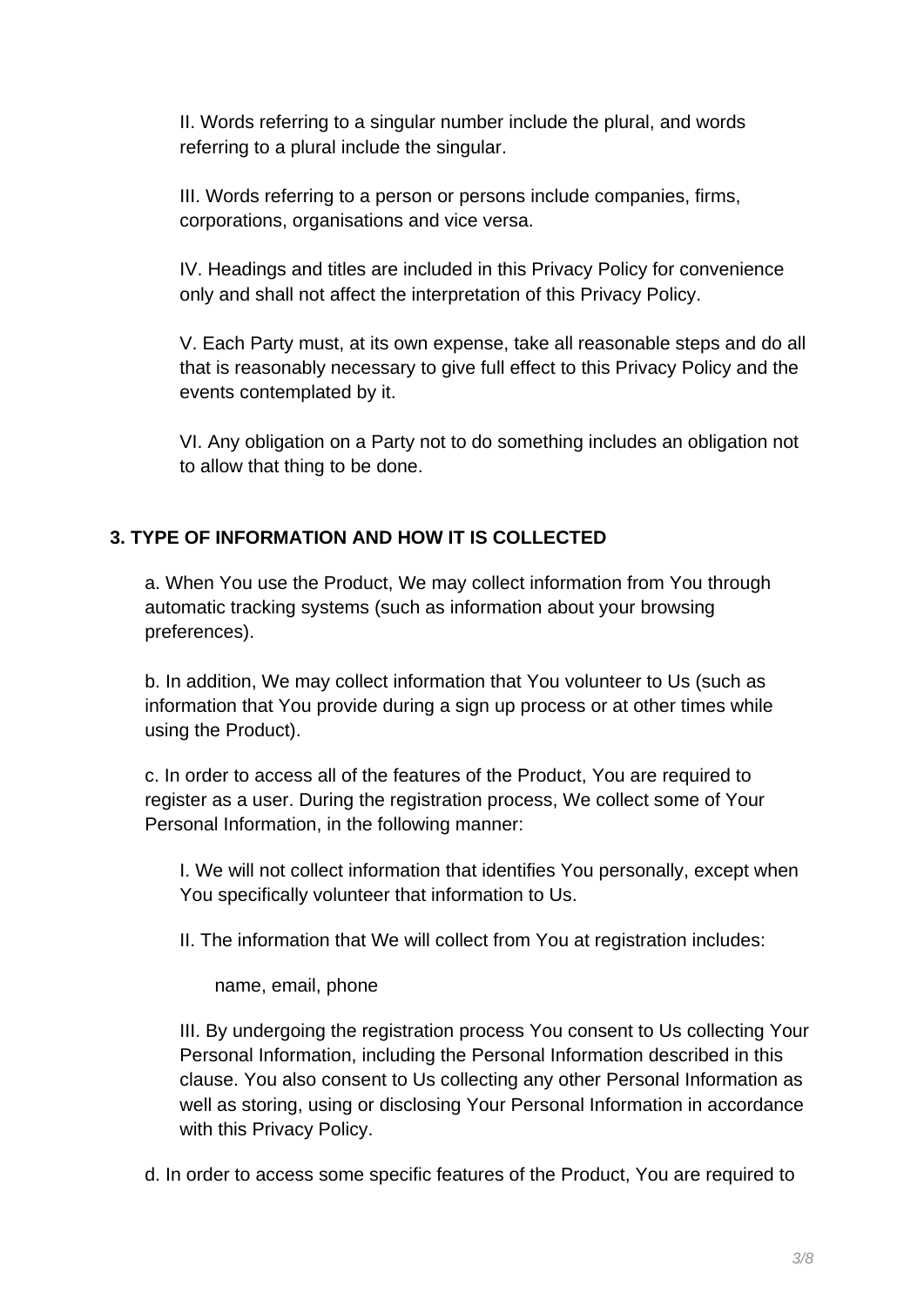provide some Personal Information. During this process, We collect some of Your Personal Information, in the following manner:

I. We will not collect information that identifies You personally, except when You specifically volunteer that information to Us when using specific Product features. These specific Product features might include, but are not limited to:

A. making purchases

B. receiving notifications by text message or email about events and promotions

C. receiving general emails from Us

D. commenting on Our content such as blogs, articles, photographs or videos, or participating in Our forums, bulletin boards, chat rooms or other similar features

II. In addition to any Personal Information that You are required to provide in order to access these additional Product features, in some cases You may be required to provide more specific information. For example, in order to make purchases, You may need to provide credit card information, billing information and postal addresses.

# **4. COOKIES**

a. Cookies are small files stored on Your computer or mobile device which collect information about Your browsing behaviour.

b. Cookies do not access information which is stored on Your computer.

c. Cookies enable us to tailor our configurations to Your needs and preferences, in order to improve Your user experience.

d. Most internet browsers accept cookies automatically, although You are able to change Your browser settings to control cookies, including whether or not You accept them, and how to remove them. You may also be able to set Your browser to advise You if You receive a cookie, or to block or delete cookies. However, if You do this, You may be prevented from taking full advantage of the Product.

# **5. HOW YOUR INFORMATION IS STORED**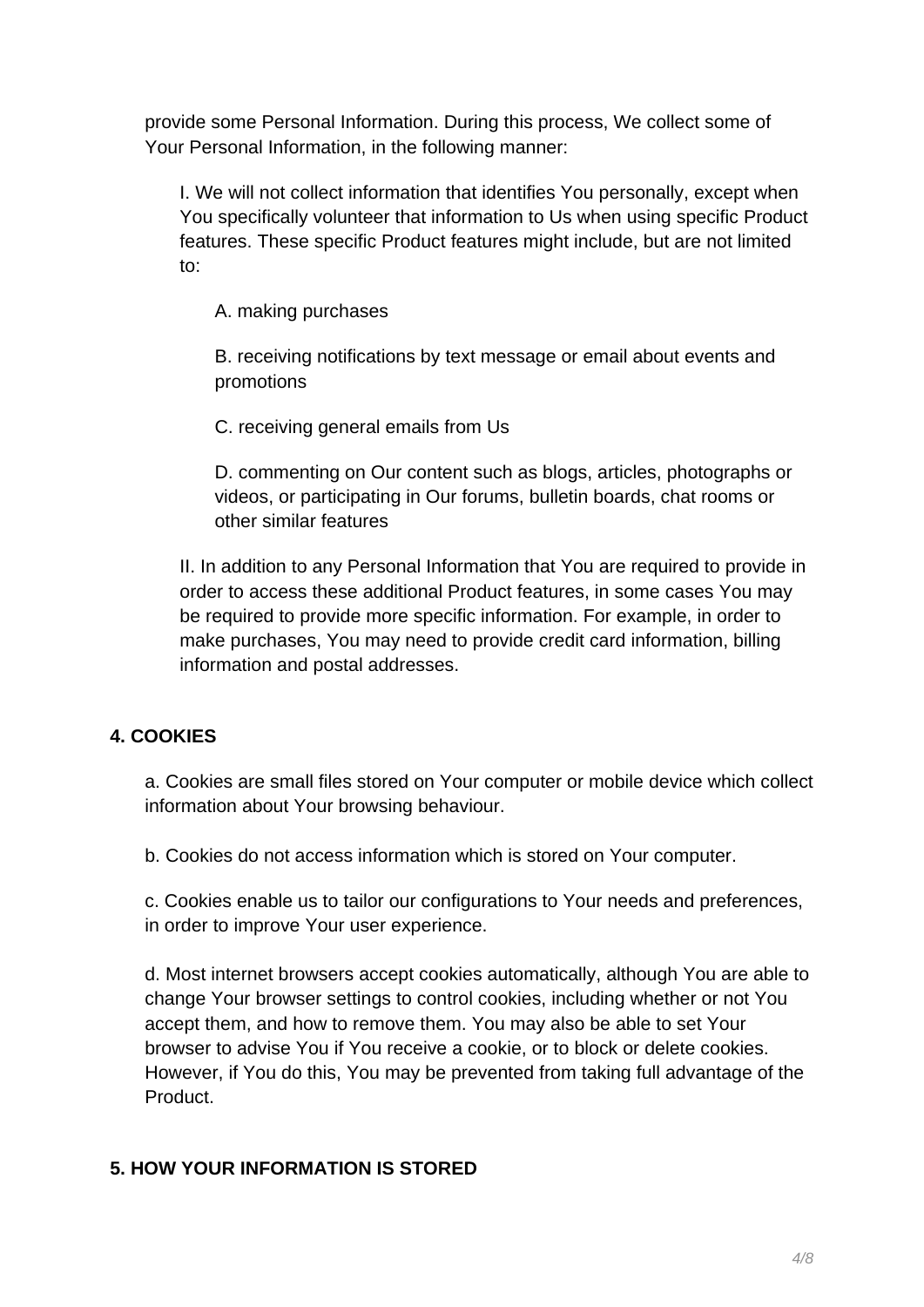a. Please note that no systems involving the transmission of information via the internet, or the electronic storage of data, are completely secure. However, we take the protection and storage of Your Personal Information very seriously. We take all reasonable steps to protect Your Personal Information.

b. We use appropriate physical, digital, managerial and security systems to store Your Personal Information and to protect it against unauthorised access, destruction or disclosure.

### **6. COMBINING INFORMATION**

a. We do not combine, link or aggregate any of Your Personal Information with other Personal Information of Yours which We are holding.

## **7. HOW YOUR INFORMATION IS USED**

a. We use Your Personal Information to help us improve your experience with Our Product. We may use Your Personal Information for purposes including but not limited to:

I. order fulfilment.

II. providing customer service to You.

III. marketing and advertising to You including both direct and indirect marketing and advertising and including marketing and advertising about products that may interest You based on Your personal preferences or demographics.

IV. advising You about updates to the Product or related Items.

## **8. MERGER, RESTRUCTURE OR SALE OF OUR BUSINESS**

a. Part or all of Our business may be merged, restructured or sold including but not limited to through an ordinary sale of business or of stock, a corporate reorganisation, a change in control, bankruptcy or insolvency proceedings.

b. In the event that such a merger, restructure or sale occurs as described in the preceding sub-clause hereof, We may transfer Your Personal Information, including personally identifiable information, as part of that merger, restructure or sale.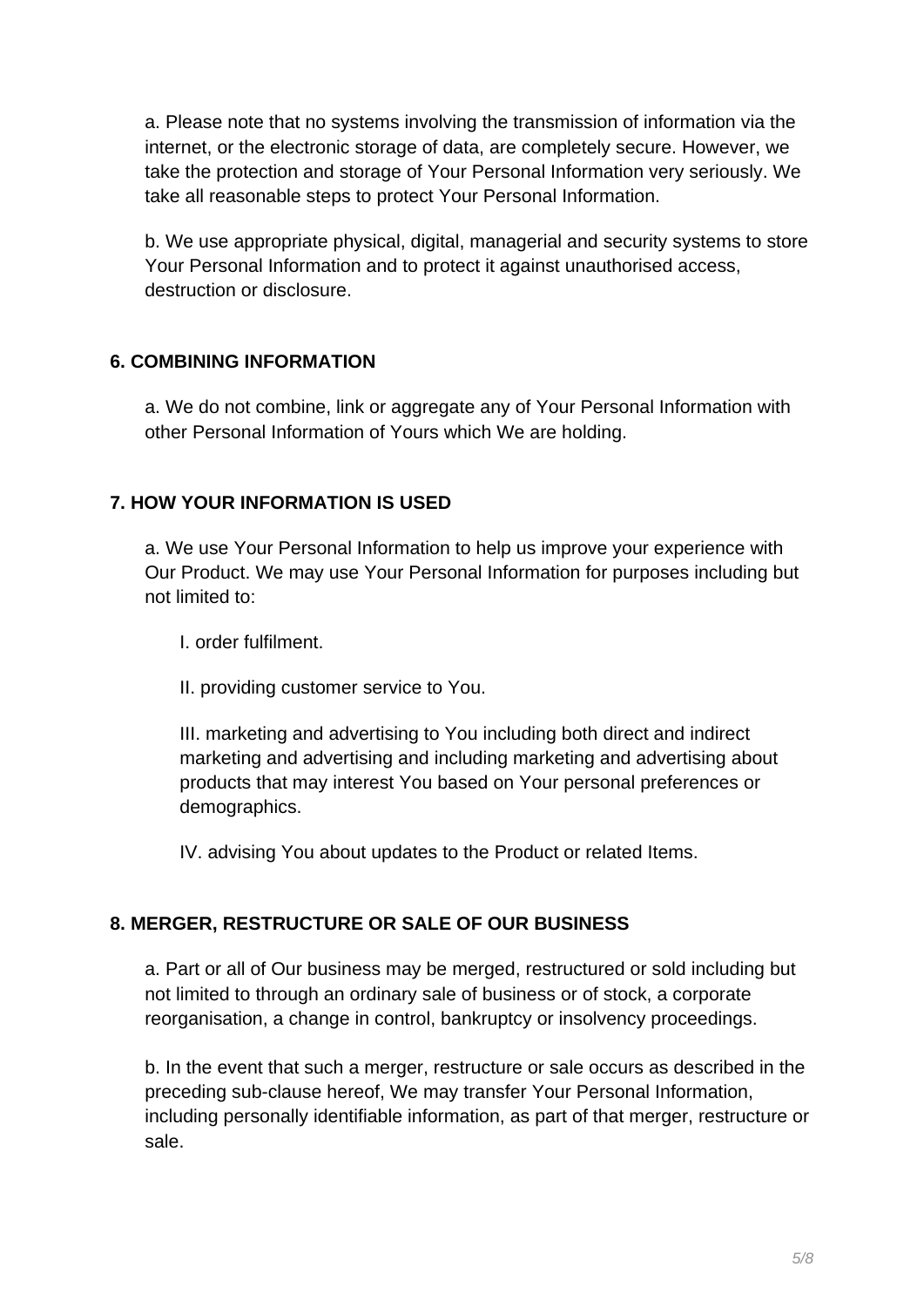#### **9. INFORMATION YOU RELEASE**

You acknowledge and agree that if You publish or submit Personal Information in publicly accessible sections of the Product (such as forums, bulletin boards, chat rooms, or other similar sections), then You are solely responsible for the release of that Personal Information and We are not liable or responsible in relation to the release of that Personal Information.

### **10. EMAIL OPT IN/OUT**

If You receive an email from Us in relation to the Product and would prefer not to receive such correspondence in the future, You may follow the instructions in the email to opt out of future correspondence. You may also contact Us, using the details at the bottom of this Privacy Policy, in order to opt out of future correspondence. We will make all reasonable efforts to promptly comply with Your requests. However, You may receive subsequent correspondence from Us while Your request is being handled.

## **11. ACCESSING, UPDATING AND CORRECTING YOUR PERSONAL INFORMATION**

a. You have the right to request access to any of Your Personal Information which We are holding.

b. You have the right to request that any of Your Personal Information which We are holding be updated or corrected.

c. In order to request access, an update or a correction to Your Personal Information, you may contact us using the details at the end of this Privacy Policy.

### **12. DISCLAIMER REGARDING SECURITY**

By continuing to use the Product, You agree to the terms of this Privacy Policy. You acknowledge, agree and accept that no transmission of information or data via the internet is completely secure. You acknowledge, agree and accept that We do not guarantee or warrant the security of any information that You provide to Us, and that You transmit such information at Your own risk.

## **13. CHANGES TO THIS POLICY**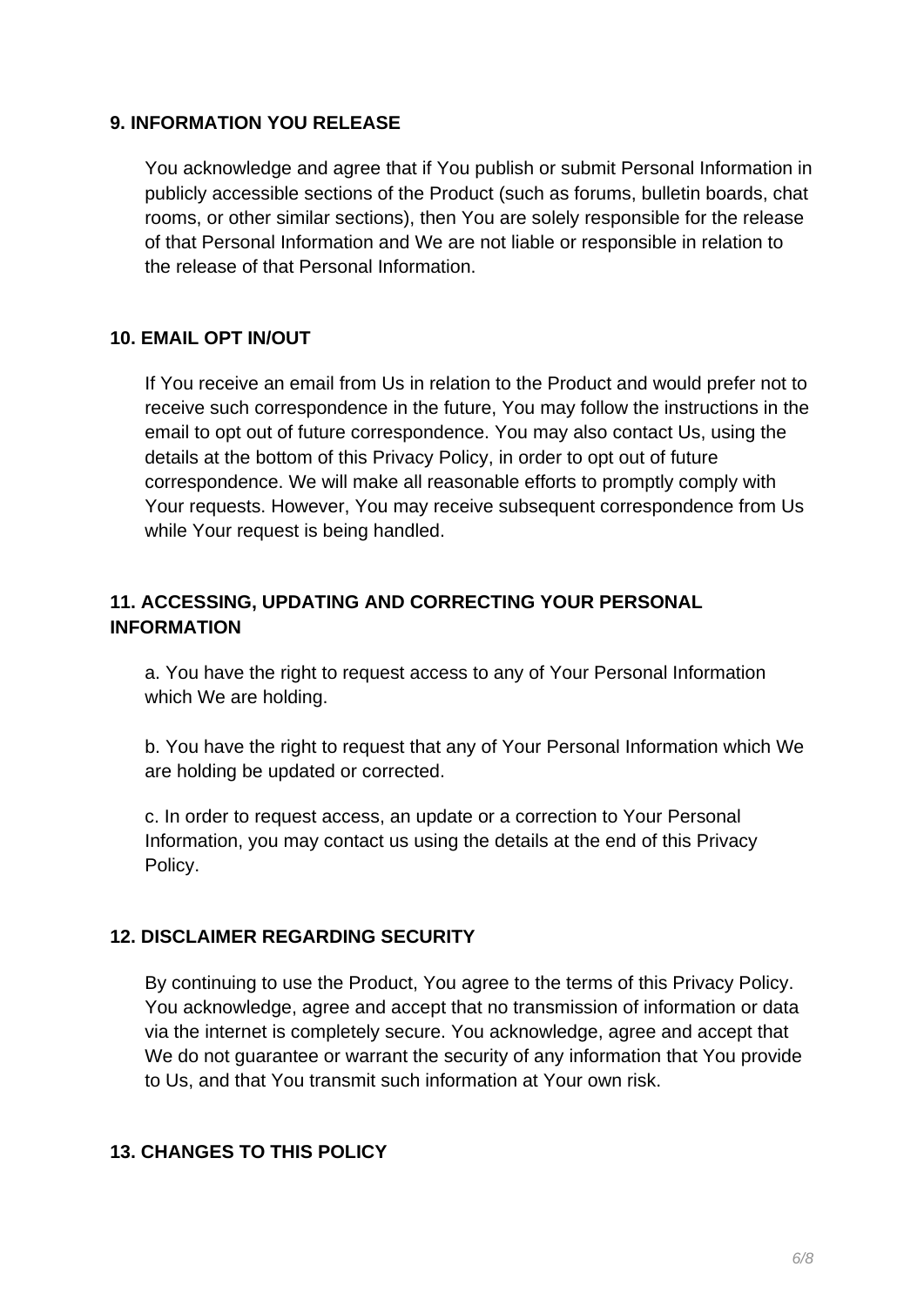a. We may make changes to this Privacy Policy at any time in Our sole discretion.

b. If We make changes to this Privacy Policy, unless We obtain Your express consent to those changes, then such changes will only apply to any information that We obtain from You after the date that the changes take effect.

c. If We make changes to this Privacy Policy, Your continued use of the Product after the date that the changes take effect confirms that You acknowledge, accept and agree to those changes.

### **14. COMPLAINTS**

a. We take customer satisfaction very seriously. If You have a complaint in relation to Our handling of Your Personal Information, We will endeavour to handle it promptly and fairly. For Your information, an overview of Our complaints handling procedure is as follows:

I. Any complaints are forwarded to Our complaints officer for review. We aim to review all complaints within 7 days of receiving them (although this cannot be guaranteed). If necessary, the complaints officer may then refer the complaint to another section within Our organisation for consideration. If further information is required, We may contact You to request that information. If We accept fault in relation to the complaint then We will propose a resolution (which may or may not be the same as any resolution proposed by You). If We do not accept fault, then We will contact You to advise You of this. We aim to complete this entire process within 21 days, provided that We are provided complete information in the first place (although this cannot be guaranteed). However, if You do not provide complete information then this is likely to delay the handling of Your complaint.

II. All complaints should be provided in writing either by email or regular mail, using the contact details at the end of this privacy policy. Describe the nature of your complaint including any relevant dates, people involved, any consequences that have occurred, and what you believe should be done to rectify the issue. We will endeavour to respond within 21 days, although we cannot guarantee this.

III. If You are not satisfied with Our response to Your complaint, You may refer your complaint to the relevant external dispute resolution organisation in Your area.